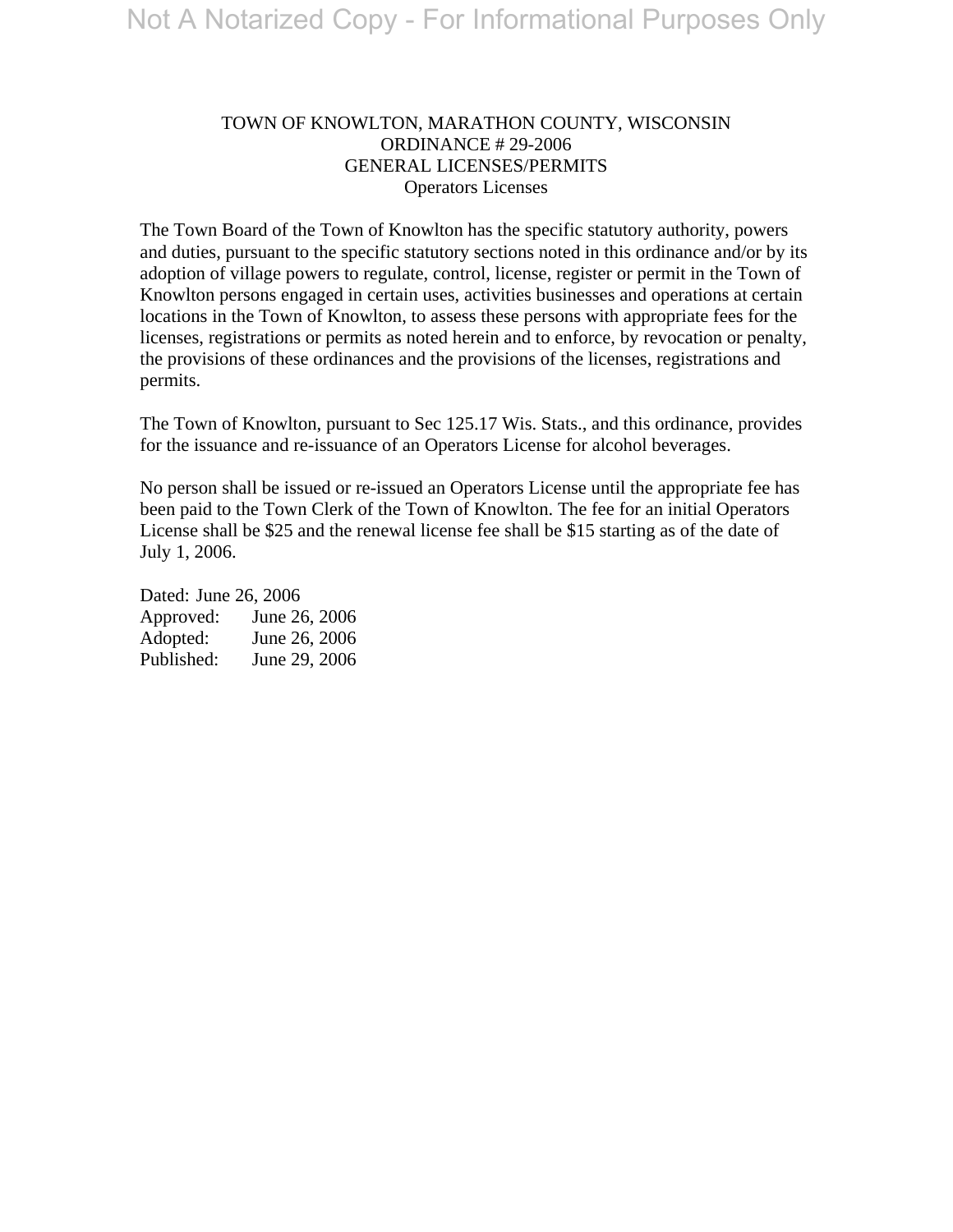## ORDINANCE NO. 29

 The Town Board of the town of Knowlton, Marathon County, Wisconsin, does hereby ordain as follows:

- 1. Purpose. The purpose of this ordinance is to ensure that each "Class B" liquor licensee is making sufficient use of its license privilege so as to justify its issuance.
- 2. Issuance Conditions. The Town shall not approve for issuance an initial or renewal "Class B" license unless the following requirements are met:
	- A. Time of Operation.
		- 1) For each initial or renewal application, the applicant must intend to be open for the business of selling liquor at least 100 days of the license period, with each day consisting of at least six continuous hours in a 24 hour period.
		- 2) For each renewal application for licenses to take effect in July of 1997 or thereafter, the applicant must have been open for the business of selling liquor for at least 100 days during the previous twelve months, except due to circumstances beyond its control, with each day consisting of at least six (6) continuous hour in 24 hour period.
	- B. Damage to Business Premises. Any applicant whose place of business suffers damage and causes it to be non-operable for a period of time shall make every reasonable effort to timely remedy the damage in order to resume normal operations in six (6) months or less from the date of damage.
	- **2.** Ineligibility. Any "Class B" licensee who does not remain open the required number of days and/or hours as required in section A above, or who does not remedy damage, as in section B above, shall become ineligible to keep or obtain any liquor licenses from the town in the future.
	- **3.** Severability. The Town Board considers this ordinance in compliance with Chapter 125 of the Wisconsin Statutes. However, should any portion of this ordinance be found to be invalid for any reason, the remaining portions will continue to be valid and enforceable.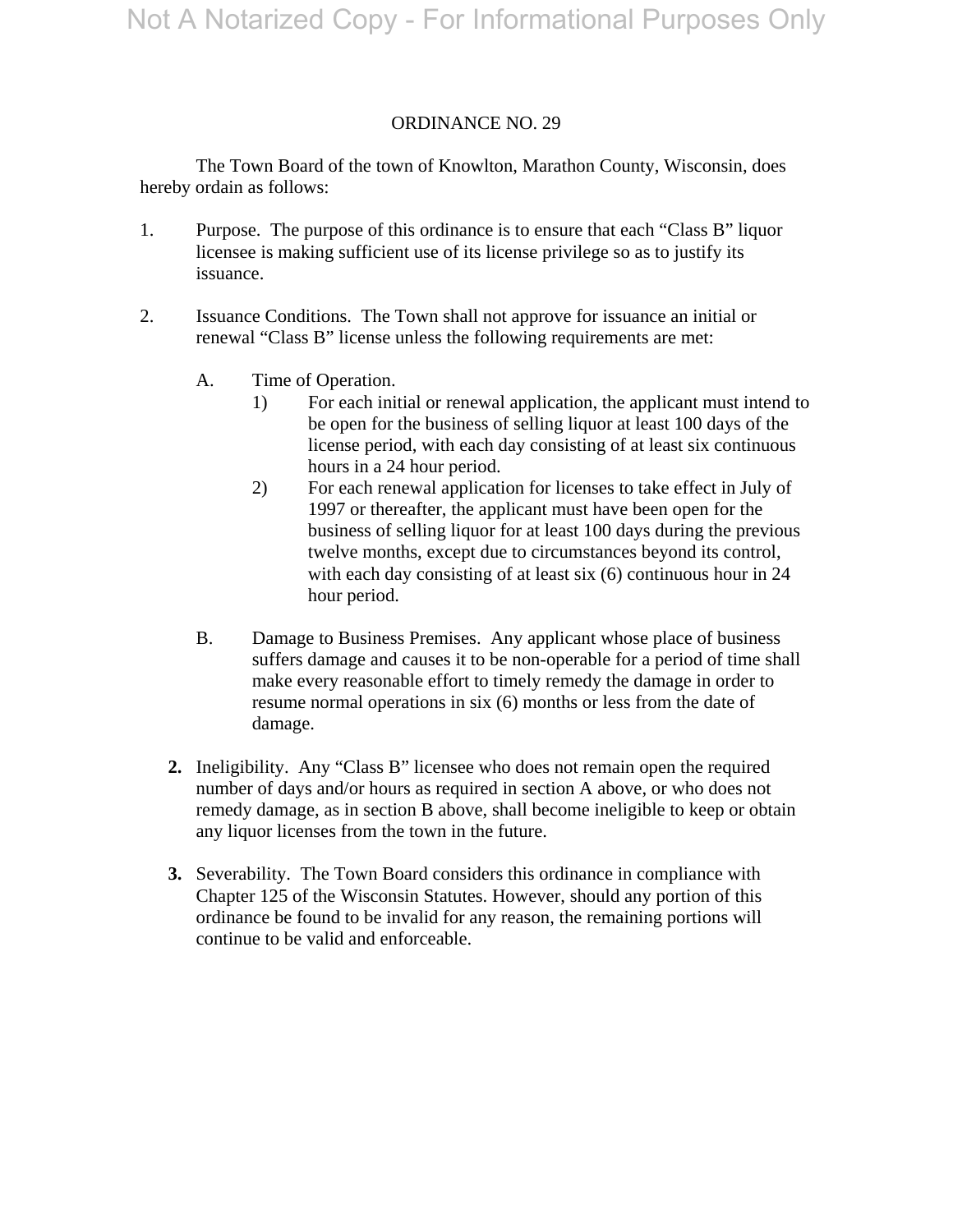### TOWN OF KNOWLTON MARATHON COUNTY GENERAL LICENSES/REGISTRATIONS/PERMITS ORDINANCE

#### ORDINANCE #2004-2

The Town of Knowlton, pursuant to Sec.  $125.17 \& 125.18$ , Wis. Stats., and this ordinance provides for the issuance and re-issuance of an operator's license.

 Persons being issued an initial Operator's license must be 18 years of age, have successfully completed an approved responsible beverage server training course within the past two years, may not have an arrest or conviction record and not be a "habitual law offender".

 The Town of Knowlton, therefore, will assess a cost of \$20 for the initial issuance of an Operator's license to cover the charges of a criminal record check and the license. The cost of the re-issuance (renewal) of Operator's licenses will be \$10 each.

 No person shall be issued or re-issued an Operator's license in the Town of Knowlton until the appropriate fees have been paid to the Town Clerk of the Town of Knowlton.

Dated this  $10^{th}$  day of May, 2004.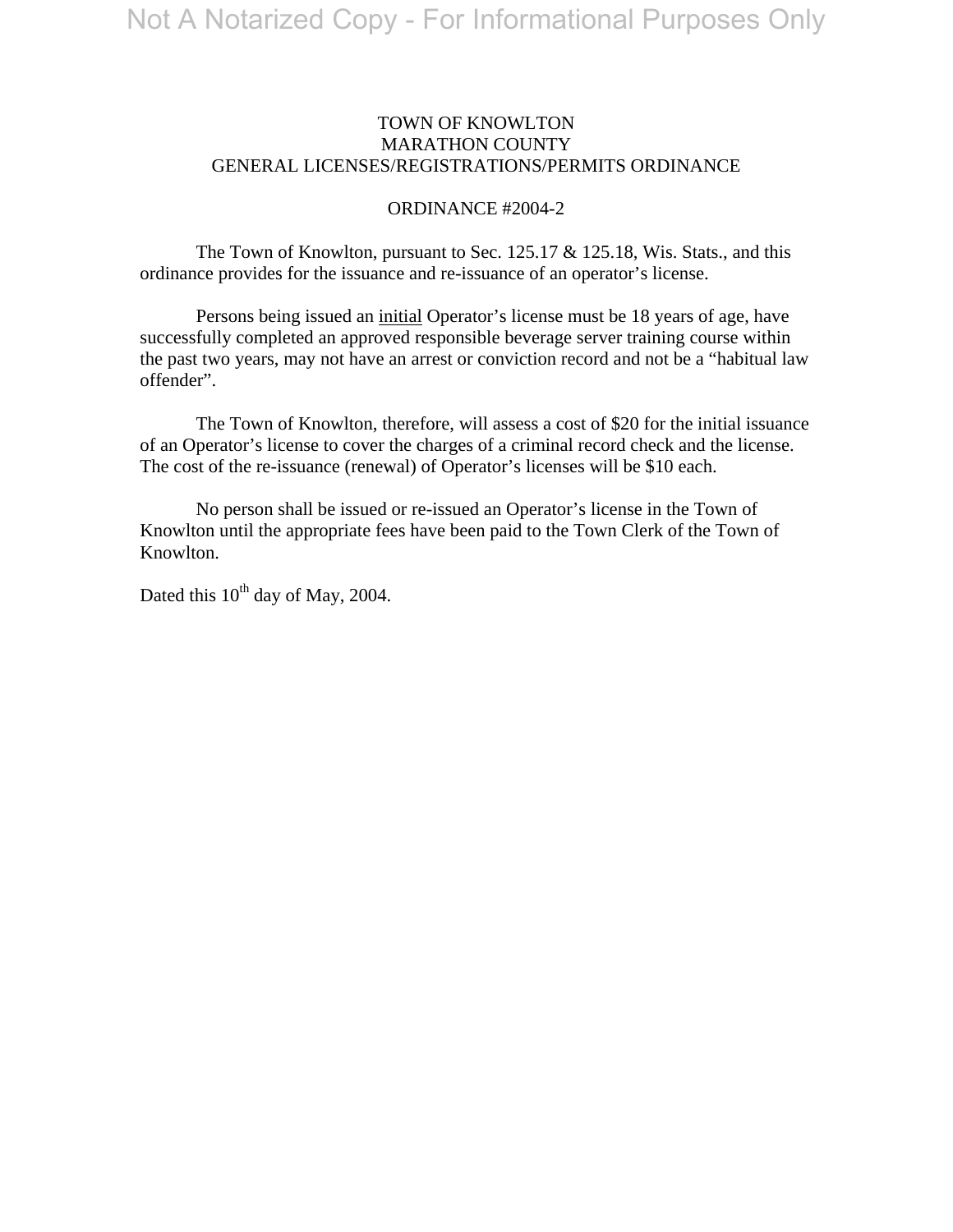## TOWN OF KNOWLTON MARATHON COUNTY GENERAL LICENSES/REGISTRATIONS/PERMITS ORDINANCE

 The Town Board of the town of Knowlton has the specific statutory authority, powers and duties, pursuant to the specific statutory sections noted in this ordinance and/or by its adoption of village powers under Sec. 60.10 Wis. Stats., to regulate, control, license, register or permit in the Town of Knowlton persons engaged in certain uses, activities, businesses and operations at certain locations in the Town of Knowlton to assess these persons with appropriate fees for the licenses, registrations or permits as noted herein and to enforce, by revocation or penalty, the provisions of these ordinances and the provisions of the licenses, registrations and permits.

#### Ordinance/license/permit

- a) The person/corporation subject to this ordinance shall comply with Chapter 125, Wis. Stats., and this ordinance.
- b) The Town Clerk of the Town of Knowlton shall provide copies of this ordinance at no cost to any applicant requesting copies under this ordinance.
- c) The applicant and any other person subject to this ordinance shall comply as follows:

No person/corporation shall be issued or re-issued a Class A or Class B license/permit for any premise in the town of Knowlton until all delinquent taxes and assessments of the town of Knowlton for that premises are paid to the Town Treasurer.

Dated this  $24<sup>th</sup>$  day of June, 2002.